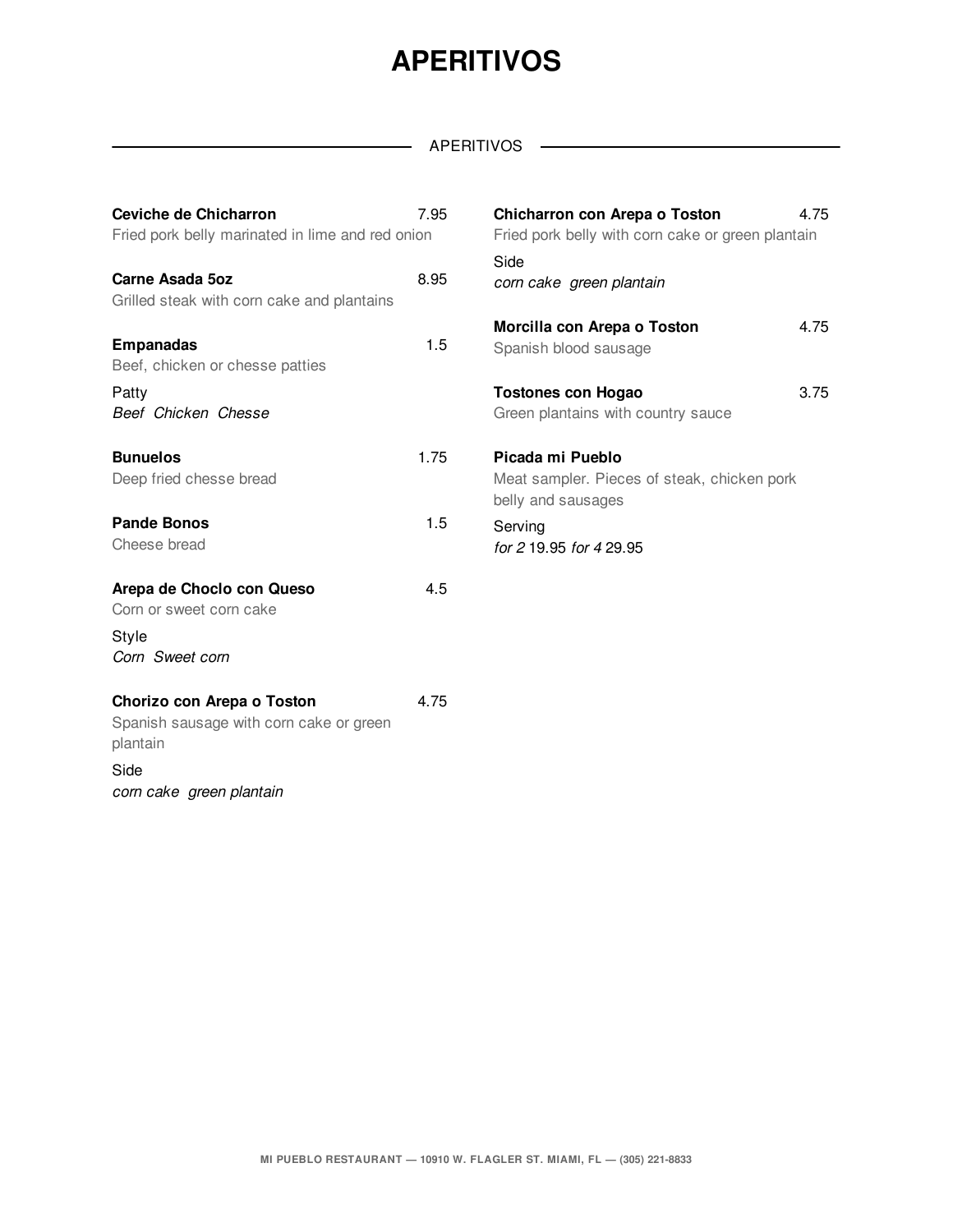#### **SOPAS**

| Mondongo<br>Beef tripe stew         | 11.5  | Sancocho de Costilla<br>Beef rib stew | 13.95 |
|-------------------------------------|-------|---------------------------------------|-------|
| Sancocho de Gallina<br>Chicken stew | 11.95 |                                       |       |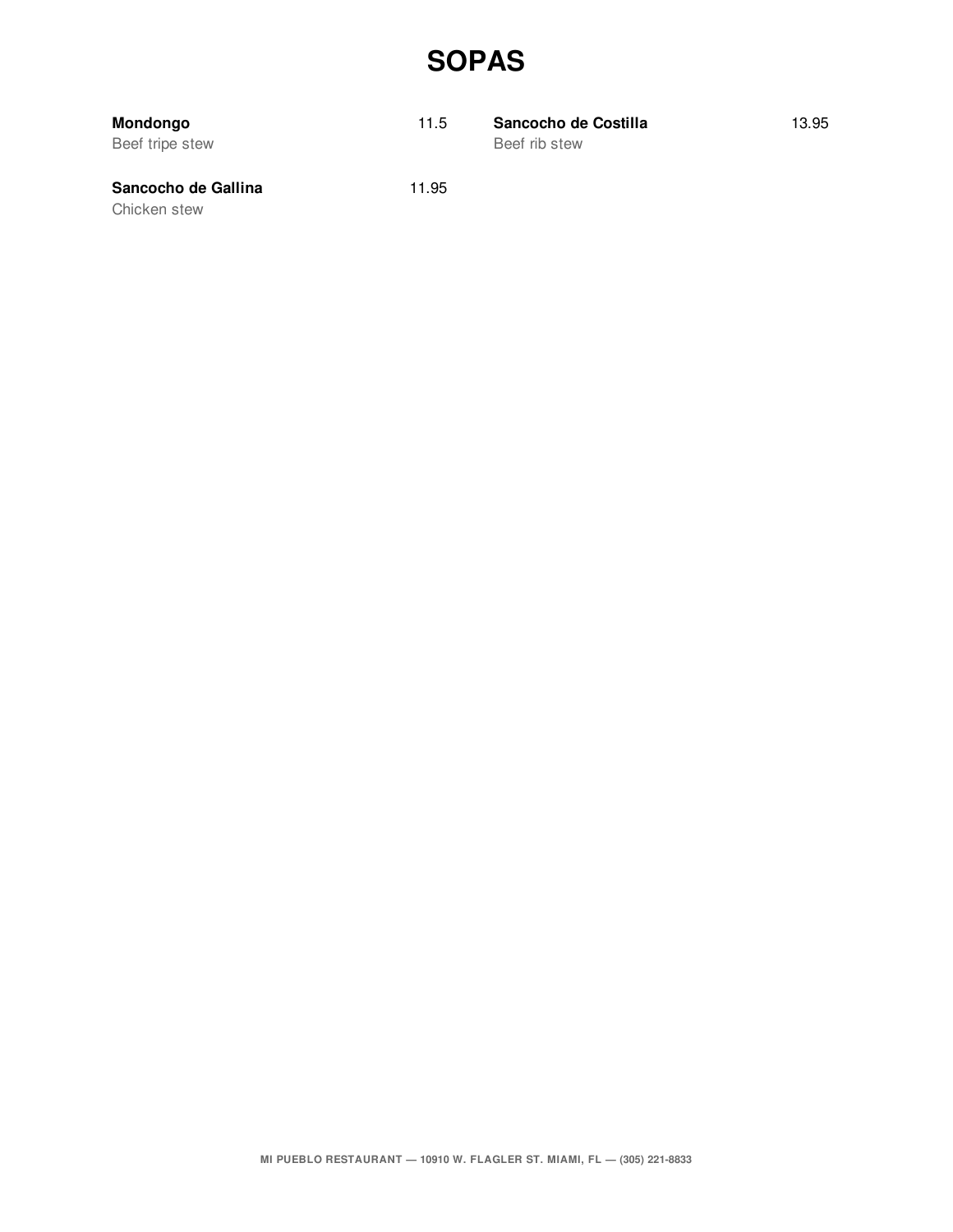# **ESPECIALES TÍPICOS**

| <b>Bandeja Paisa</b> |  |
|----------------------|--|
|                      |  |

Typical Colombian platter with rice, beans, pork skin, fried eggs, plantains, corn cake and choice of steak or ground beef

#### **Bandeja Mi Pueblo** 15.95

Paisa mas 1 chorizo

**Bandeja Paisa** 14.95

| <b>Bandeja Super Mi Pueblo</b> | 17.95 |
|--------------------------------|-------|
| Mi Pueblo mas 1 morcilla       |       |
|                                |       |

#### **Cazuela De Frijoles** 10.95

Beans stew with pig feet, pork skin, plantains and corn cake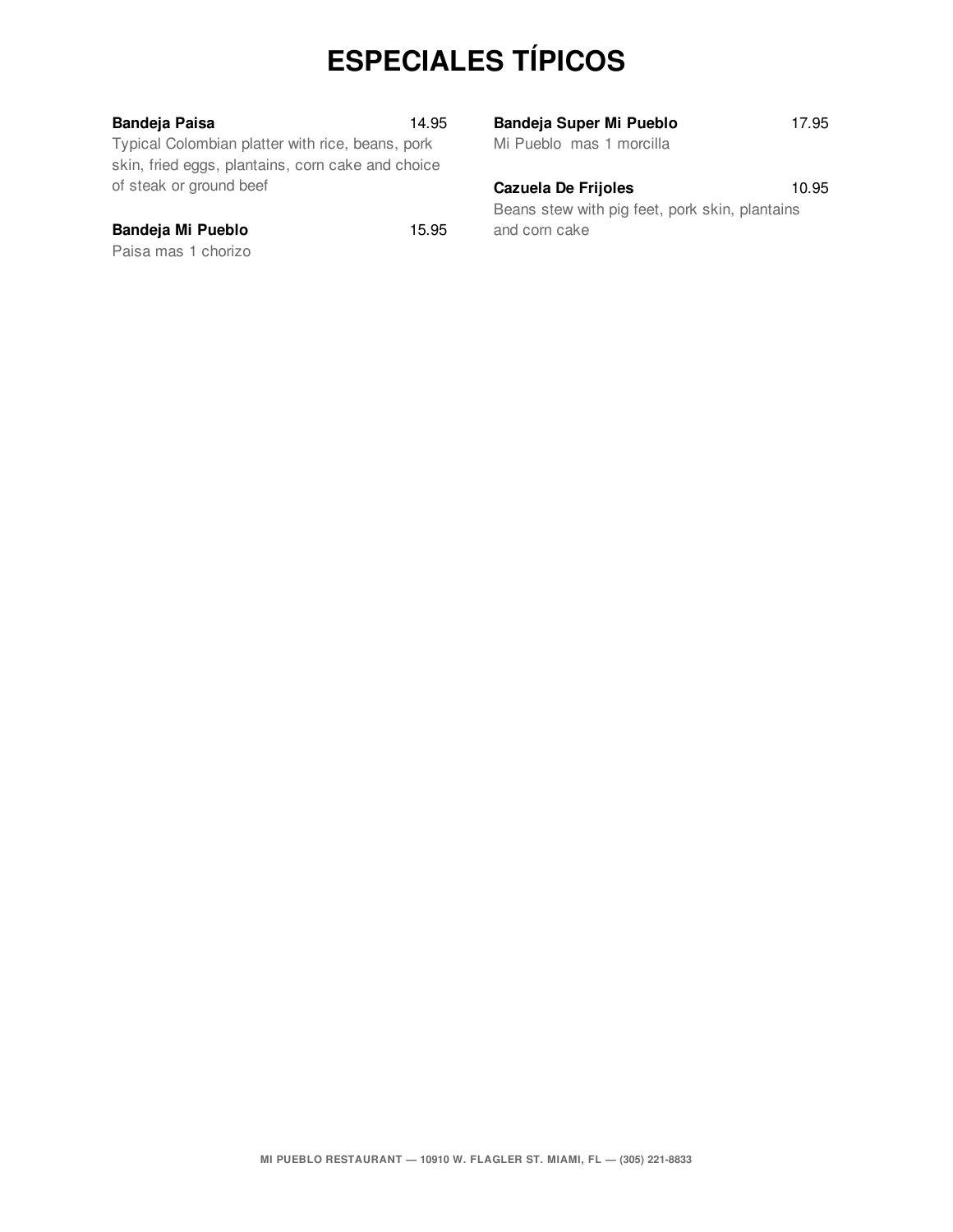#### **CARNES**

| Carne Asada 8 oz<br>Grilled steak                                                          | 12.95 |
|--------------------------------------------------------------------------------------------|-------|
| Asado Mi Pueblo<br>Grilled baby skirt steak with corn on the cob and<br>boiled potato      | 15.95 |
| Parillada Mi Pueblo<br>Grilled steak, chicken breast and pork loin with<br>corn on the cob | 22.95 |
| <b>Churrasco</b><br>Skirt steak                                                            | 21.95 |
| Churrasquito<br>Baby grilled skirt steak<br>Extra                                          | 14.95 |
| $mushrooms + 2$                                                                            |       |

| Chuleta Calena<br>Grilled pork steak                         | 11.95 |
|--------------------------------------------------------------|-------|
| Lomo do Cerdo Asado<br>Grilled pork sirloin                  | 10.95 |
| Higado Encebollado<br>Liver with onions                      | 10.95 |
| Bistec a la Criolla<br>Steak in sauce with yuca and potatoes | 13.95 |
| Lengua a la Criolla<br>Tonque in sauce                       | 15.95 |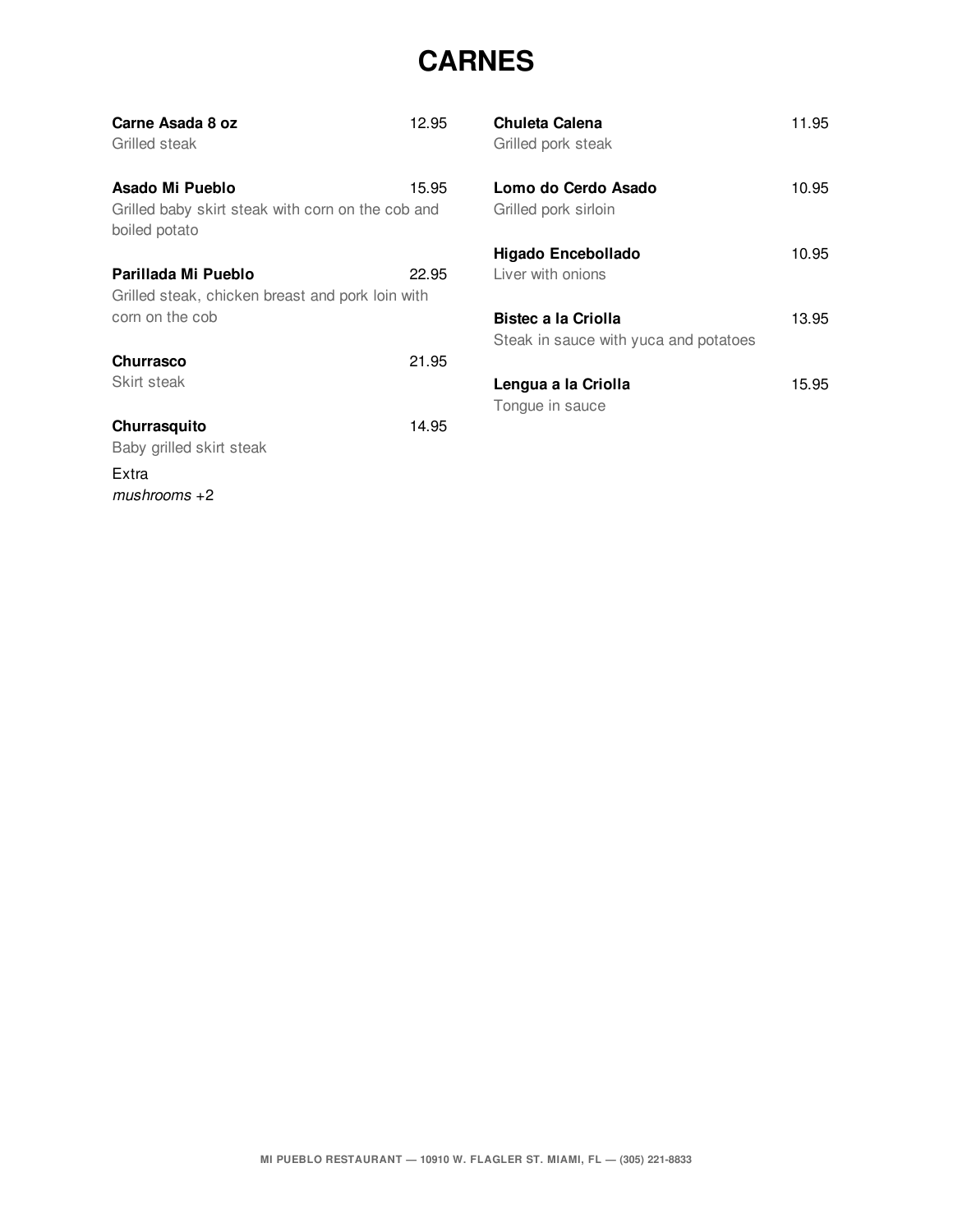### **POLLO**

| Pechuga Empanizada<br><b>Breaded Fried Chicken Breast</b>            | 9.95  |
|----------------------------------------------------------------------|-------|
| Pechuga con Champiñones<br>Chicken Breast with creamy mushroom sauce | 11.95 |
| Pechuga a la Plancha                                                 | 9.95  |

Grilled Chicken Breast

A la criolla o encebollada **Pechuga Mi Pueblo** 10.95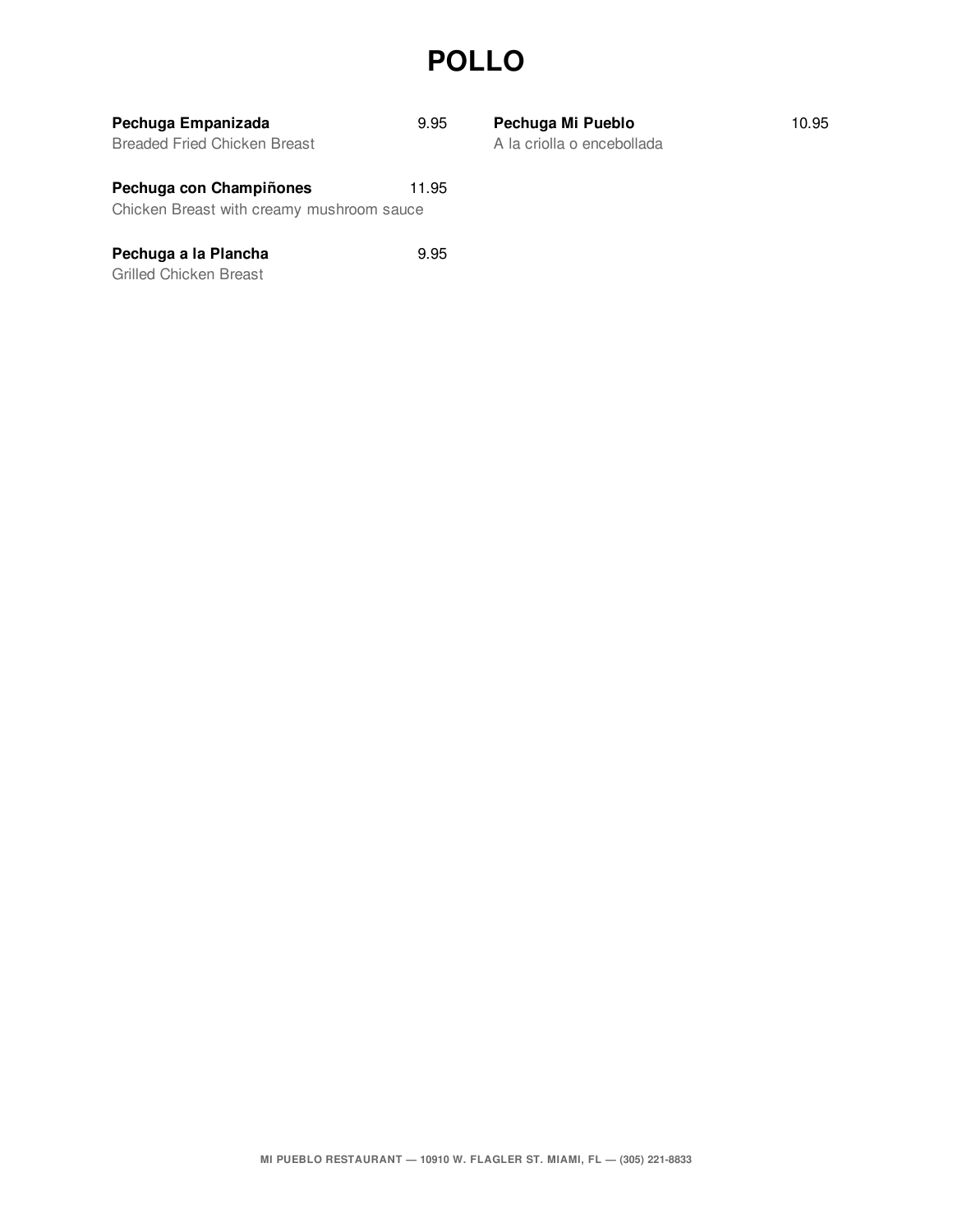#### **PESCADOS**

| Mojarra Frita<br>Fried mojarra                                                                                            | 15.95       | <b>Filet VickDany</b><br>Fish filet with shrimp and clams    | 15.95 |
|---------------------------------------------------------------------------------------------------------------------------|-------------|--------------------------------------------------------------|-------|
| Pargo Frito<br>Whole fried red snapper                                                                                    | 19.95       | Camarones en Salsa de Coco<br>Coco sauce shrimp              | 12.95 |
| <b>Filete Empanizado</b><br>Fried breaded fish filet                                                                      | 12.95       | <b>Camarones Empanizados</b><br><b>Breaded fried shrimps</b> | 11.95 |
| Filete de Pescado Sudado<br>Broiled fish fillet with potato and yucca Filete<br>Corvina Menier Sea bass filet a la menier | 13.95 14.95 | Casuela de Mariscos<br>Seafood stew                          | 16.95 |
| Viudo de Pescado                                                                                                          | 21.95       |                                                              |       |

Whole red snapper stew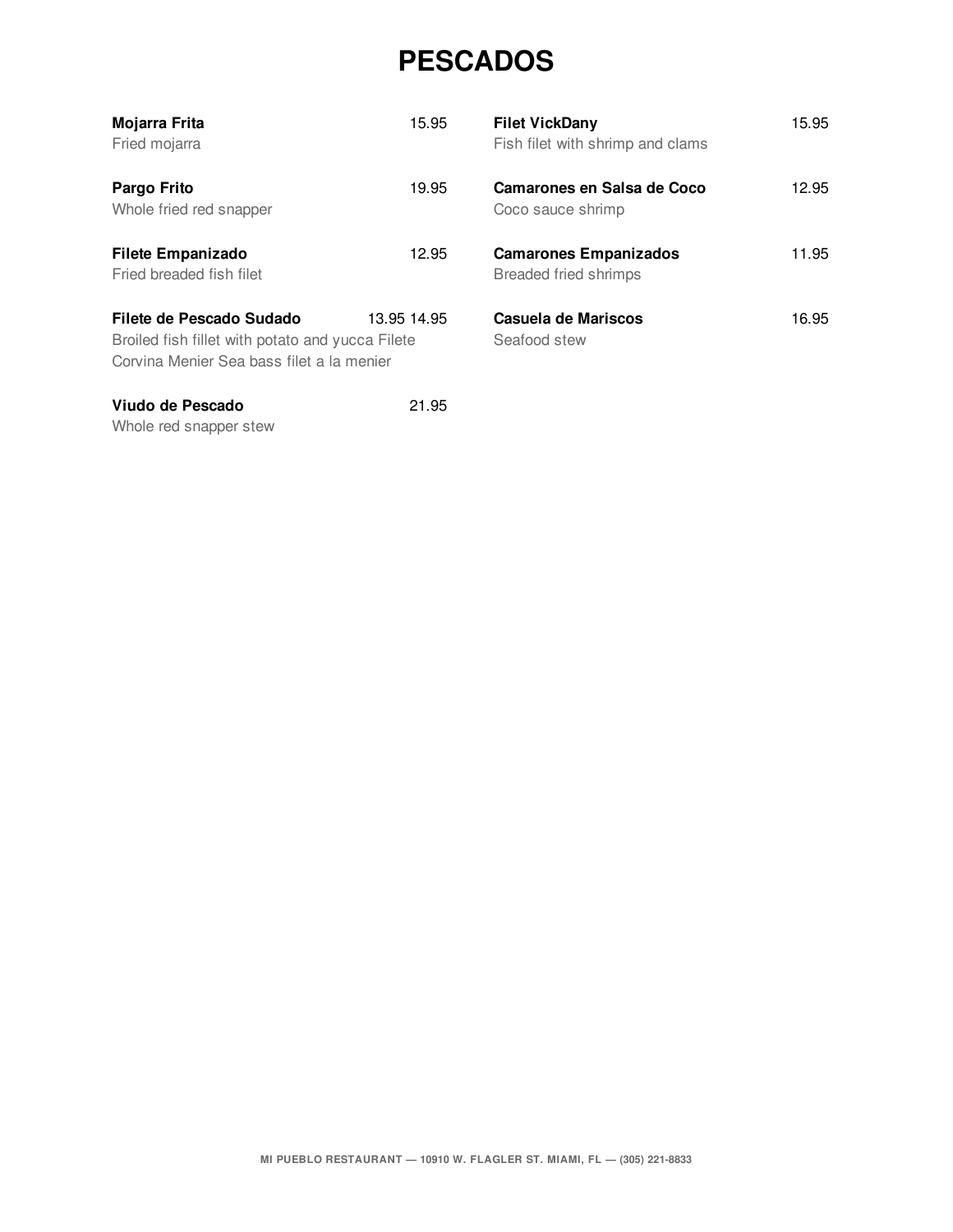### **POSTRES Y BEBIDAS**

|                                                      |       | <b>POSTRES</b>                         |     |
|------------------------------------------------------|-------|----------------------------------------|-----|
|                                                      |       |                                        |     |
| Mazamorra con Panela<br>Corn stew with guava or cake | 3.5   | <b>Postre de Natas</b><br>Milk custard | 3.5 |
| Side<br>guava cake                                   |       | <b>Tres Leches</b><br>3 Milks cake     | 4.5 |
| Flan de Caramelo<br>Caramel custard                  | 3.5   | <b>Cuatro Leches</b><br>4 Milks cake   | 4.5 |
| <b>Brevas con Arequipe</b><br>Figs with milk pudding | 4     |                                        |     |
|                                                      |       | CAFE                                   |     |
| Capuchino                                            | 3.5   | <b>Cafe Cubano</b>                     | 1.5 |
| Cafe con Leche                                       | 2.5   | Colada                                 | 2.5 |
| <b>Tinto</b>                                         | 1.25  | Chocolate                              | 2.5 |
| Cortadito                                            | 1.75  |                                        |     |
|                                                      |       | <b>BEBIDAS</b>                         |     |
| <b>Jugos Naturales o Batidos</b>                     | 3.75  | Limonada Natural                       | 3.5 |
| Style<br>Naturales Batidos                           |       | Limonada de Coco                       | 4   |
| <b>Sangria</b>                                       | 21.95 | Cerveza<br>Style                       | 5   |
| Copa de sangria                                      | 6.5   | Nacionales Importados                  |     |
| <b>Sodas</b><br>Style                                | 1.75  |                                        |     |

*Nacionales* 1.5 *Importados* 1.75